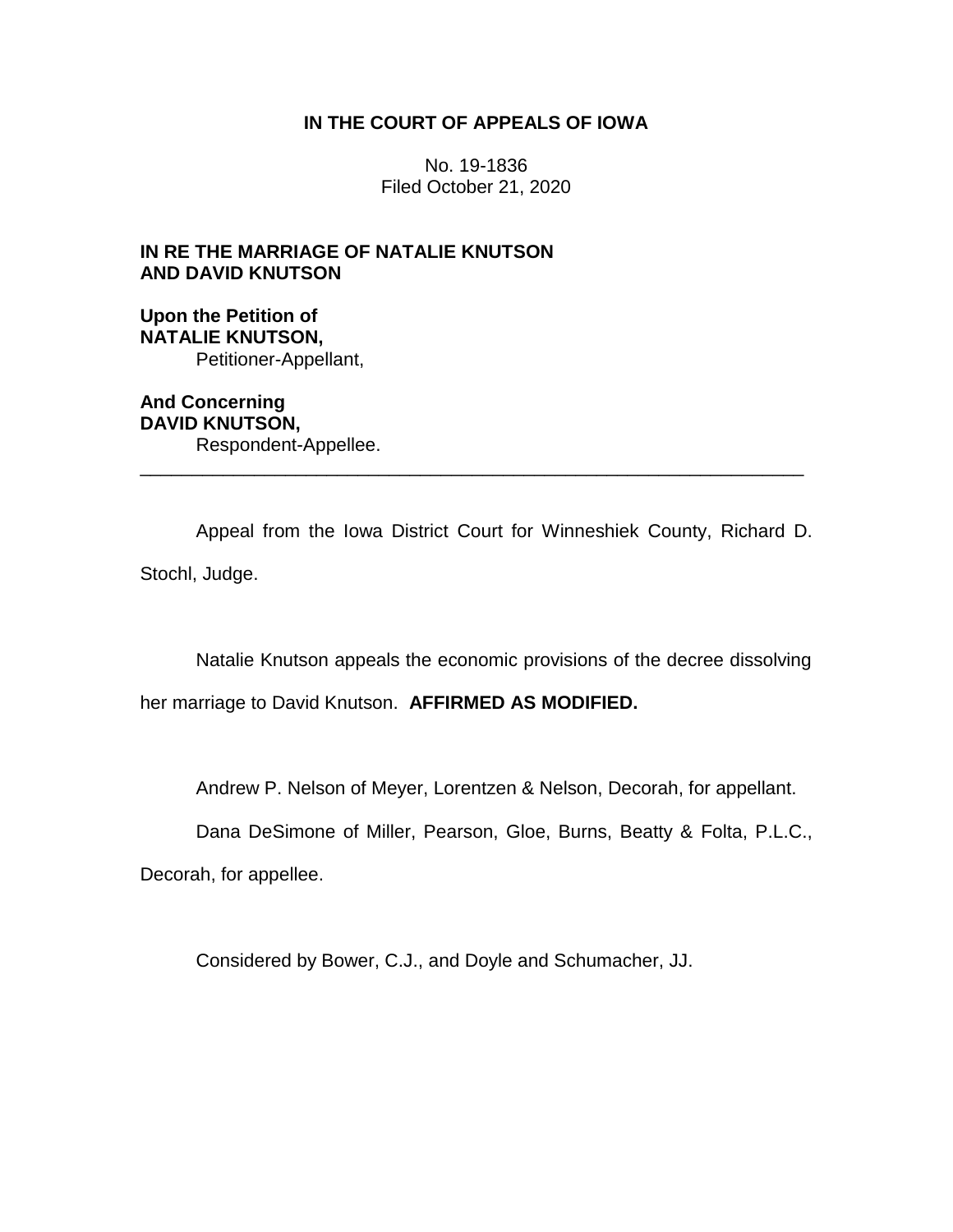**DOYLE, Judge.**

Natalie Knutson appeals the economic provisions of the decree dissolving her eighteen-year marriage to David Knutson. She challenges a credit the court gave David for assets he brought into the marriage and the court's award of an income-generating business to David. We review her claims de novo. *See* Iowa R. App. P. 6.907.

The goal of property distribution is to divide the parties' property equitably based on the facts of each case rather than making an equal or percentage distribution. *See In re Marriage of Hansen*, 886 N.W.2d 868, 871 (Iowa Ct. App. 2016). In determining what is equitable, the court considers the factors set forth in Iowa Code section 598.21(5) (2018). But first, the court must identify and value the assets subject to division. *See In re Marriage of McDermott*, 827 N.W.2d 671, 678 (Iowa 2013). All property, even property brought into the marriage, is subject to division. *See id.* The exception is property that is gifted to or inherited by one party; that property is divisible only if the court finds failing to do so would be inequitable to the other party. *See id.* (citing Iowa Code § 598.21(6)). The court "should not automatically award [premarital property] to the spouse who owned the property prior to the marriage." *Id.* Premarital property "is merely a factor to consider by the court, together with all other factors, in exercising its role as an architect of an equitable distribution of property at the end of the marriage." *Id.*  (citation omitted).

The district court determined the value of the parties' property and divided it such that David received property valued at \$476,571 and Natalie received property valued at \$25,506. Before ordering an equalization payment to balance

2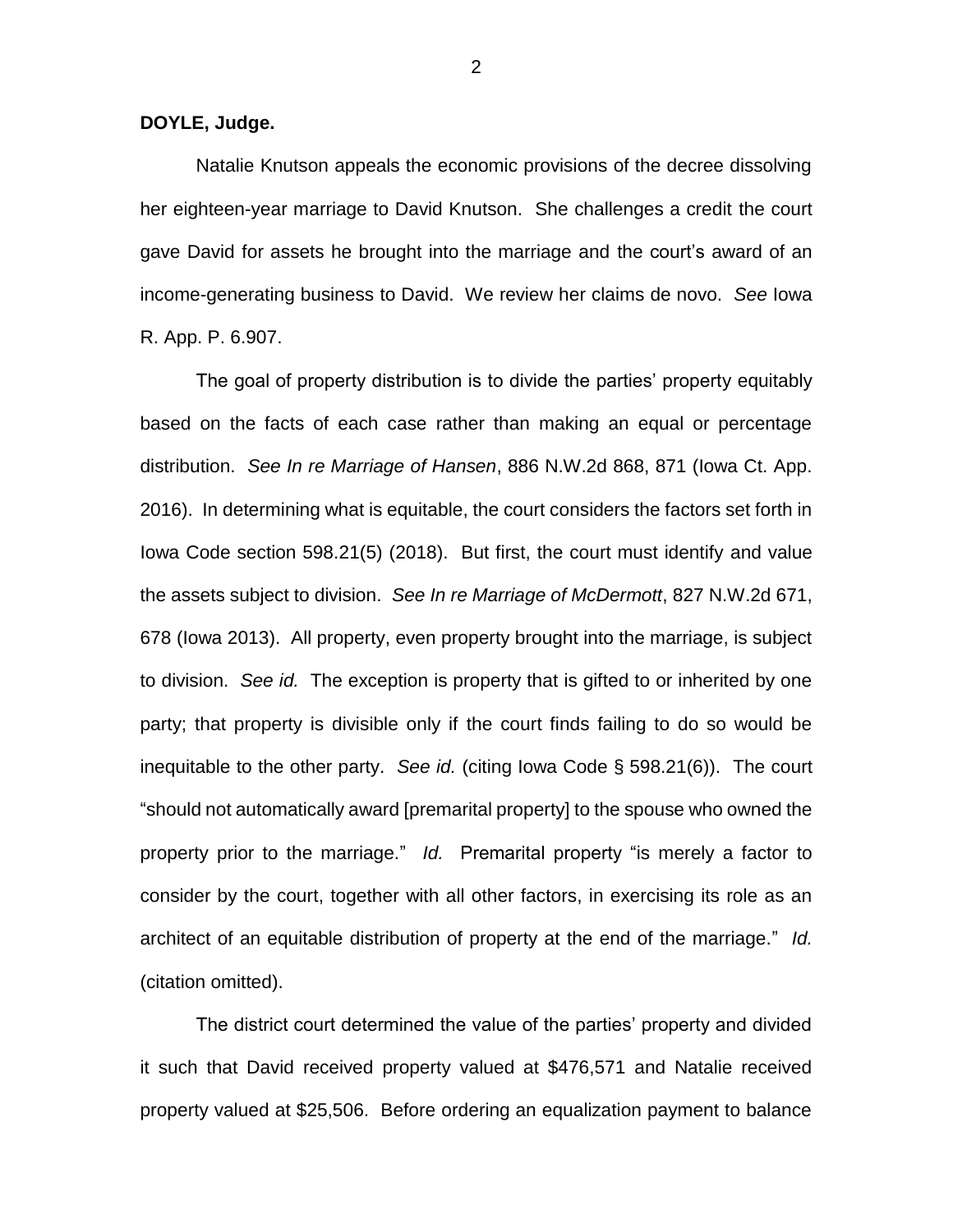the equities, the court found David was entitled to a credit of \$122,010 for assets he brought into the marriage based on the net worth David reported in a loan application he filled out shortly before the parties married. In making this determination, the court noted that David did not seek interest in any of the assets Natalie inherited during the marriage. It also noted that David "made significant contribution to the accumulation of the assets while also financially supporting the care of Natalie's children."

Natalie argues David should not receive any credit for premarital assets. We agree. "Unless the marriage is short in duration, our law does not credit a party for the value of property owned prior to the marriage." *In re Marriage of Hingtgen*, No. 00-1103, 2001 WL 912683, at \*2 (Iowa Ct. App. Aug. 15, 2001) (citing *In re Marriage of Hass*, 538 N.W.2d 889, 892–93 (Iowa Ct. App. 1995); *In re Marriage of Brainard*, 523 N.W.2d 611, 616 (Iowa Ct. App. 1994)). "To the contrary, the property brought to the marriage by each party is only a factor to consider together with the other relevant factors in determining an equitable property division." *Brainard*, 523 N.W.2d at 616 (citing what is now Iowa Code § 598.21(5)(b)). "If there were wide disparities between the assets of the parties at the time of the marriage, . . . the length of the marriage is a major factor in determining what the respective rights of the parties with respect to such property are at the time of its dissolution." *In re Marriage of Wallace*, 315 N.W.2d 827, 831 (Iowa Ct. App. 1981). Given the length of the marriage and the contribution of each party, no credit is warranted. We modify the decree to eliminate the \$122,010 credit. As a result,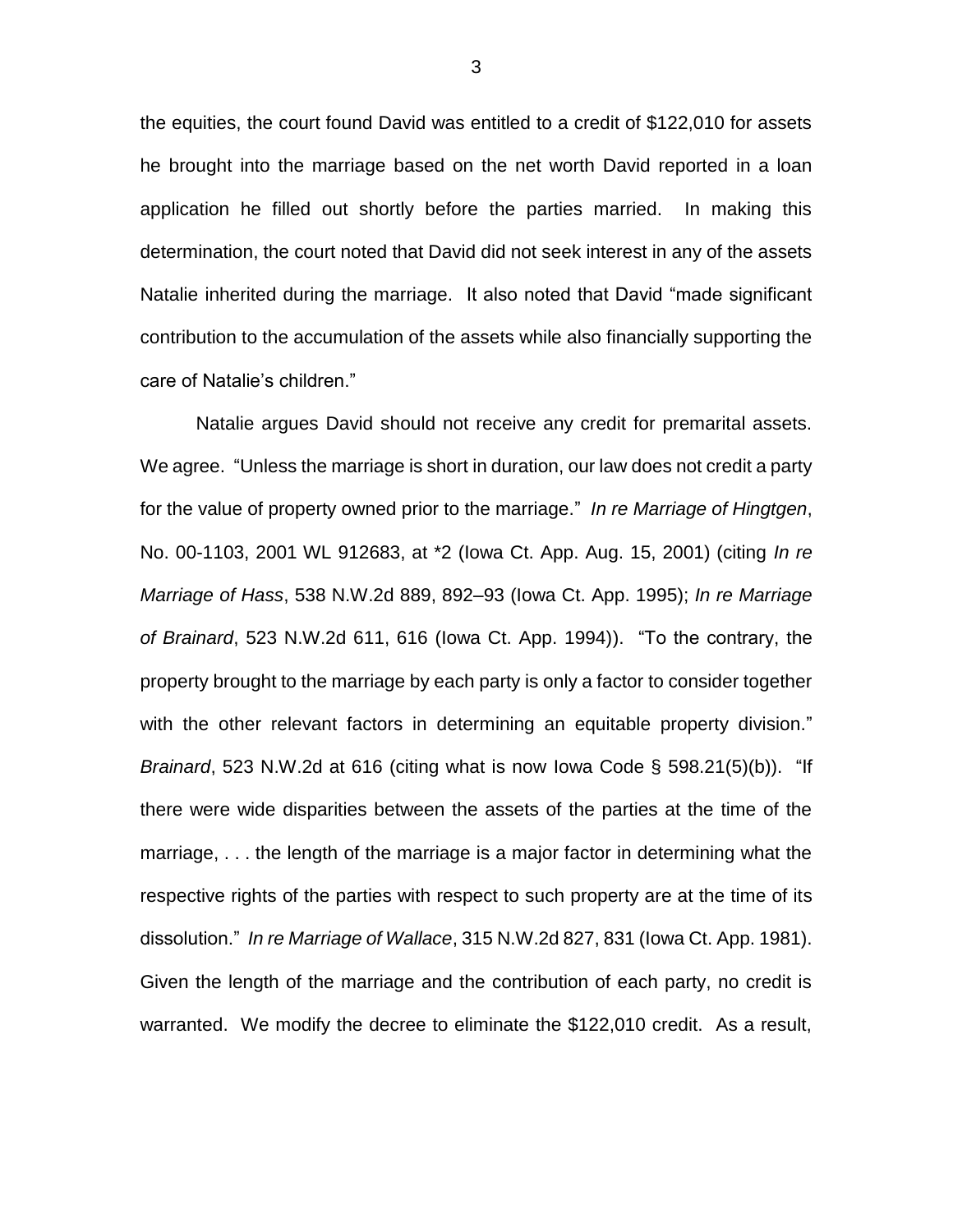we increase the amount David must pay to Natalie by \$61,005, bringing the total of the equalization payment to \$130,314.<sup>1</sup>

Natalie also asks us to award her an income-generating business to provide her a source of supplemental income because she is not receiving spousal support. The district court determined Natalie had not demonstrated a need for spousal support based in part on \$300,000 that remained of an inheritance she received in 2017. *See In re Marriage of Meerdink*, 530 N.W.2d 458, 460 (Iowa Ct. App. 1995) ("Inherited property can be considered on the issue of alimony." (citing *In re Marriage of Moffatt*, 279 N.W.2d 15, 20 (Iowa 1979))). Coupled with the modified equalization payment of \$130,314, we find no compelling reason to award the business to Natalie. As the district court found, the record shows that David is best suited to continue operating the business. We affirm the provision of the decree awarding the business to David.

Natalie asks that we order David to pay the costs of the appeal, and David requests an award of his appellate attorney fees. We have discretion in awarding appellate attorney fees based on the parties' financial positions and whether the party seeking an award was obligated to defend the trial court's decision on appeal. *See In re Marriage of Benson*, 545 N.W.2d 252, 258 (Iowa 1996). Because the

 $\overline{a}$ 

<sup>&</sup>lt;sup>1</sup> David was asked,

If the court is going to enter an order allowing Natalie to enjoy a hundred percent of the inherited funds that she's receiving, do you believe that it's fair and equitable that the court likewise allow you a credit of \$122,000.00 to restore at least some of the position that you were in prior to entering into this marriage?

He answered, "Yes." But even without this credit, the net value of the assets David is receiving minus the equalization payment still exceeds his net assets at the time of the marriage.